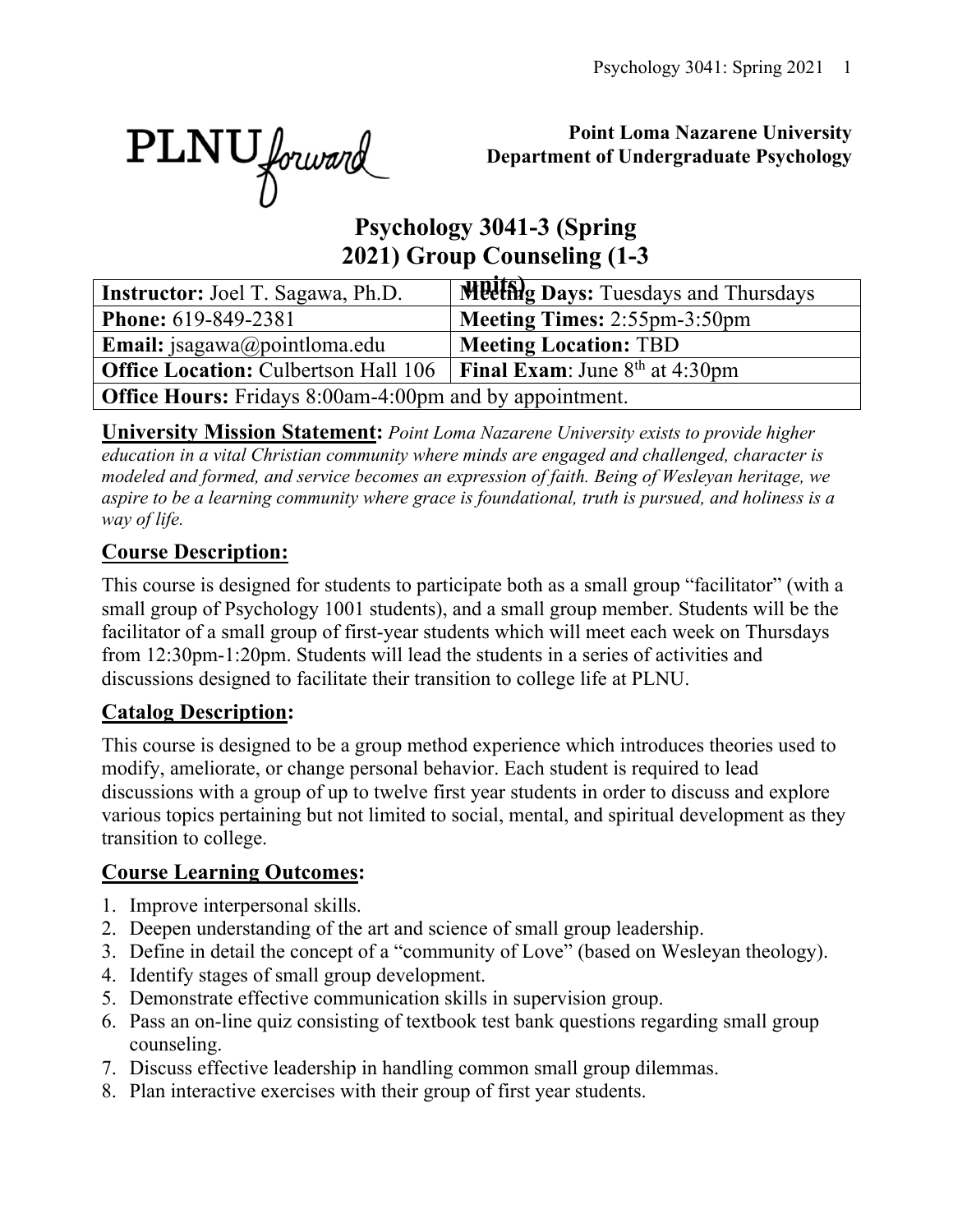# **Course Texts (Required):**

Chen, M., & Rybak, C. J. (2004). *Group leadership skills* – 2<sup>nd</sup> edition. Belmont, CA: Brooks/Cole.

## **Course Requirements:**

- 1. Participation: Participation is required and is figured into your final grade.
- 2. Quizzes: Students are expected to read the assigned text and complete all 10 reading quizzes. Students may elect to complete an optional  $11<sup>th</sup>$  reading quiz at the end of the semester which can be used to replace any missed quiz. Given this, there will be no make-ups for any quiz without prior permission from the instructor and all quizzes are to be submitted on time. Descriptions of all quizzes are listed on canvas.
- 3. Reflection Assignments: There will be a total of 10 reflection assignments due throughout the semester. Students may elect to complete an optional 11<sup>th</sup> reflection assignment at the end of the semester which can be used to replace any missed assignment. There will be no make-ups for any assignment without prior permission from the instructor and all assignments are to be submitted on time. Descriptions of all reflection assignments and grading rubrics are listed on canvas.
- 4. Group Perceptions Paper: Students are required to write a paper in which they will be asked share their observations about the individual group members, their own participation, and the group process. A description of the group perceptions paper and the grading rubric is listed on canvas.
- 5. Final Reflection Paper: In lieu of a final exam, students are required to write a paper in which they will be asked to demonstrate that they have learned about themselves, others, and the process of small group development though this course. A description of the final reflection paper and the grading rubric is listed on canvas.
- 6. Data Entry: Students are expected to enter small group member attendance and indicate the completion of any relevant small group assignments in canvas on a weekly basis. Successful entry of this data into canvas is required and figured into your final grade.

# **Grading:**

| Participation: (200 pts) 40%     |                  |       |     |          |                                    | Assignments: $(100 \text{ pts}) 20\%$ |               |       |         |                 |  |
|----------------------------------|------------------|-------|-----|----------|------------------------------------|---------------------------------------|---------------|-------|---------|-----------------|--|
| Quizzes $(100 \text{ pts}) 20\%$ |                  |       |     |          |                                    | Papers $(50 \text{ pts}) 10\%$        |               |       |         |                 |  |
|                                  |                  |       |     |          | Data Entry $(50 \text{ pts}) 10\%$ |                                       |               |       |         |                 |  |
|                                  |                  |       |     |          |                                    | Total: (500 pts) 100%                 |               |       |         |                 |  |
|                                  | Percentage Score |       |     |          |                                    |                                       |               |       |         |                 |  |
| $\mathbf{A}$                     | $= 93 - 100\%$   | $B+$  | $=$ | 88-89%   | $C+$                               |                                       | $= 77 - 79\%$ | $1+$  | $=$     | $62 - 64\%$     |  |
|                                  | $A - = 90-92\%$  | B     | $=$ | 84-87%   | $\mathcal{C}$                      |                                       | $= 70 - 76\%$ | D     |         | $= 55-61\%$     |  |
|                                  |                  | $B -$ | $=$ | 80-83%   | $C_{\tau}$                         |                                       | $= 65-69\%$   | D-    | $=$ $-$ | $50 - 54\%$     |  |
|                                  |                  |       |     |          |                                    |                                       |               | F     |         | $=$ Below 50%   |  |
| Z Score                          |                  |       |     |          |                                    |                                       |               |       |         |                 |  |
| $A = 1.33$                       |                  | $B+$  | $=$ | 0.67     | $C+$                               |                                       | $= -0.33$     | $D+$  |         | $= -1.67$       |  |
| $A - = 1$                        |                  | B     |     | $= 0.33$ | $\mathcal{C}$                      |                                       | $= -1$        | D     | $=$     | $-2$            |  |
|                                  |                  | B-    | $=$ | $\theta$ | $C$ -                              |                                       | $= -1.33$     | $D$ - |         | $= -2.33$       |  |
|                                  |                  |       |     |          |                                    |                                       |               | F.    |         | $=$ Below -2.33 |  |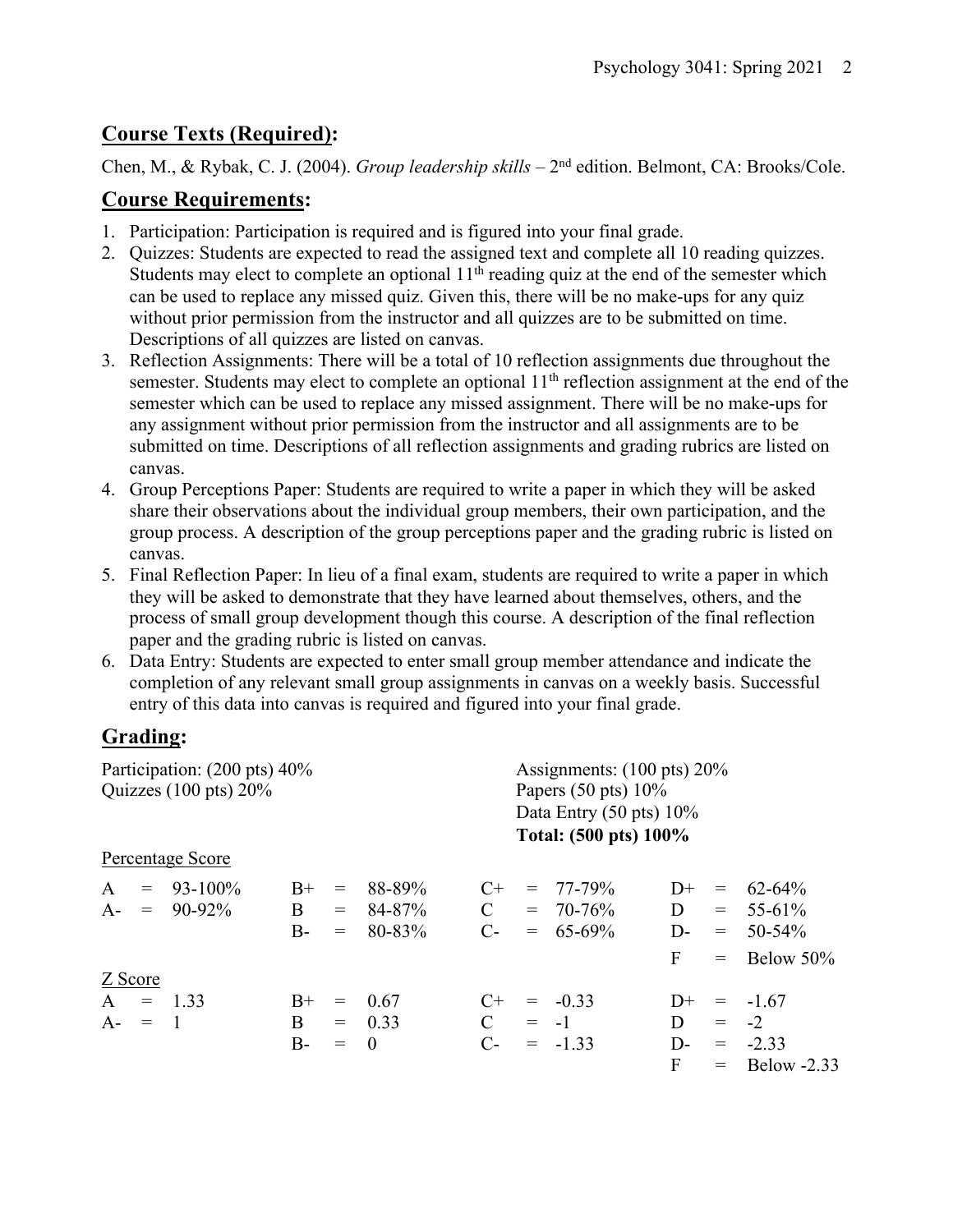# **Course Policies:**

- 1. Attendance: Students may choose to miss a total of 3 class discussion sessions for any reason throughout the semester. However, students risk being de-enrolled in the event that they miss 4 class discussion sessions or more (i.e., if absences exceed 20 percent of class meetings).
- 2. Participation: As the facilitation of a small group is an essential component to this course, students risk a one-third grade reduction in this course if they fail to facilitate any of their PSY1001 meetings without prior permission from their instructor. In addition, students also risk one-third grade reduction in this course if they fail to participate in 3 or more of their PSY3041 meetings without prior permission by the instructor.
- 3. Quizzes and Assignments: There will be no make-ups for any quiz or assignment without prior permission from the instructor.

# **Attendance and Participation Policy:**

Regular and punctual attendance at all synchronous class sessions is considered essential to optimum academic achievement. If the student is absent for more than 10 percent of class sessions (virtual or face-to-face), the faculty member will issue a written warning of de-enrollment. If the absences exceed 20 percent, the student may be de-enrolled without notice until the university drop date or, after that date, receive the appropriate grade for their work and participation. In some courses, a portion of the credit hour content will be delivered asynchronously and attendance will be determined by submitting the assignments by the posted due dates. If absences exceed these limits but are due to university excused health issues, an exception will be granted. A day of attendance in asynchronous content is determined as contributing a substantive note, assignment, discussion, or submission by the posted due date. Failure to meet these standards will result in an absence for that day. Instructors will determine how many asynchronous attendance days are required each week. A complete description of the Academic Policies along can be found in the Undergraduate Academic Catalog.

## **Course Credit Hour Information:**

In the interest of providing sufficient time to accomplish the stated Course Learning Outcomes, this class meets the PLNU credit hour policy for a 3 unit class delivered over 15 weeks. It is anticipated that students will spend a minimum of 37.5 participation hours per credit hour on their coursework. For this course, students will spend an estimated 112.5 total hours meeting the course learning outcomes. The time estimations are provided in the Canvas modules.

# **Academic Honesty Policy:**

Students should demonstrate academic honesty by doing original work and by giving appropriate credit to the ideas of others. Academic dishonesty is the act of presenting information, ideas, and/or concepts as one's own when in reality they are the results of another person's creativity and effort. A faculty member who believes a situation involving academic dishonesty has been detected may assign a failing grade for that assignment or examination, or, depending on the seriousness of the offense, for the course. Faculty will follow and students may appeal using the procedures in the University Catalog. See the Academic Policies for definitions of kinds of academic dishonesty and for further policy information.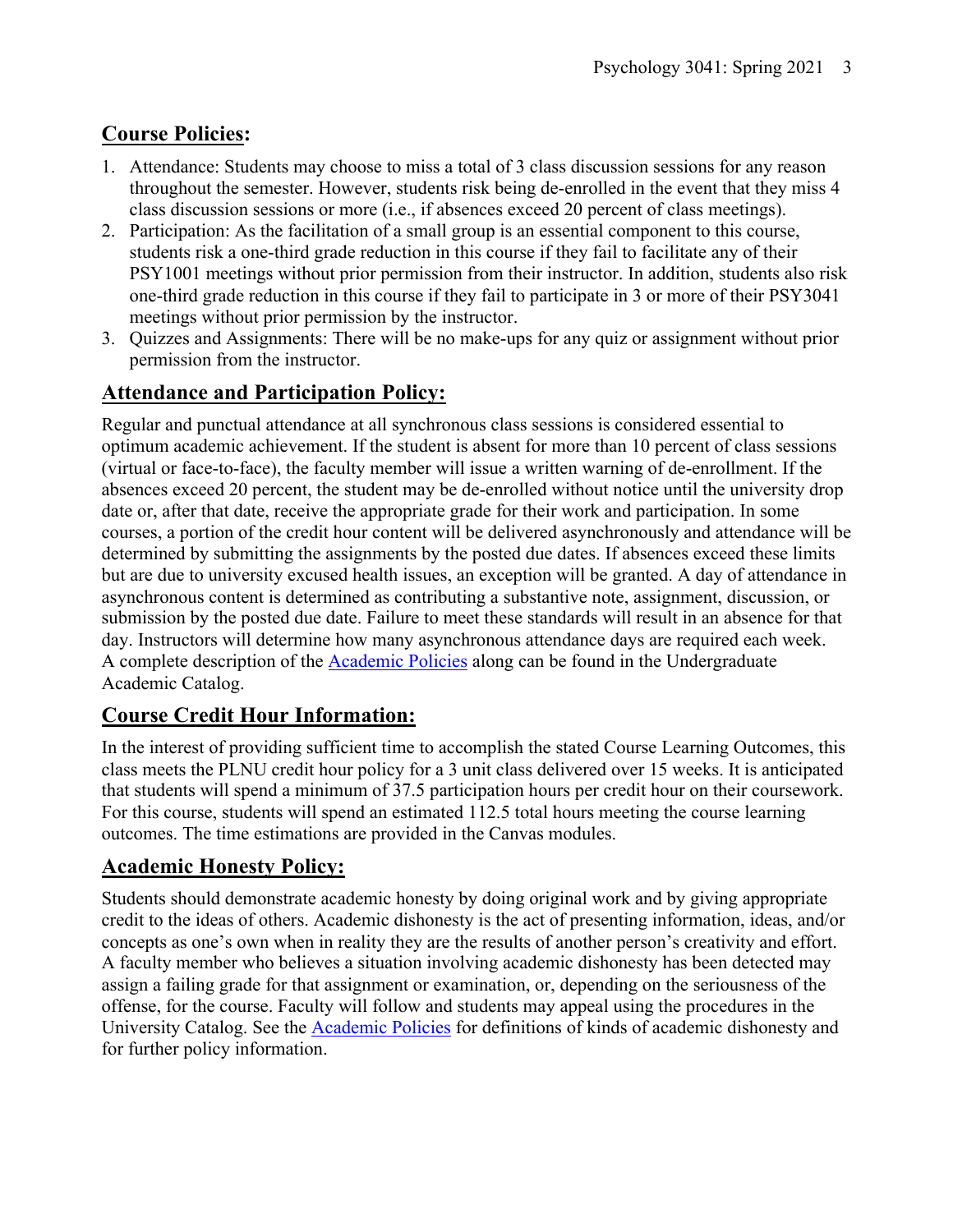# **Use of Technology**

In order to be successful in the online environment, you'll need to meet the minimum technology and system requirements; please refer to the Technology and System Requirements information. Additionally, students are required to have headphone speakers compatible with their computer available to use. If a student is in need of technological resources please contact student-techrequest@pointloma.edu. Problems with technology do not relieve you of the responsibility of participating, turning in your assignments, or completing your class work.

# **Copyright Policy:**

Point Loma Nazarene University, as a non-profit educational institution, is entitled by law to use materials protected by US Copyright Act for classroom education. Any use of those materials outside of the class may violate the law. More information on the PLNU Copyright Policy can be found online.

## **State Authorization**

State authorization is a formal determination by a state that Point Loma Nazarene University is approved to conduct activities regulated by that state. In certain states outside California, Point Loma Nazarene University is not authorized to enroll online (distance education) students. If a student moves to another state after admission to the program and/or enrollment in an online course, continuation within the program and/or course will depend on whether Point Loma Nazarene University is authorized to offer distance education courses in that state. It is the student's responsibility to notify the institution of any change in his or her physical location. Refer to the map on State Authorization to view which states allow online (distance education) outside of California.

## **Academic Accommodations:**

While all students are expected to meet the minimum standards for completion of this course as established by the instructor, students with disabilities may require academic adjustments, modifications, or auxiliary aids/services. At Point Loma Nazarene University (PLNU), these students are requested to register with the **Disability Resource Center** (DRC), located in the Bond Academic Center (DRC@pointloma.edu or 619-849-2381). The DRC's policies and procedures for assisting such students in the development of an appropriate academic adjustment plan (AP) allows PLNU to comply with Section 504 of the Rehabilitation Act and the Americans with Disabilities Act. Section 504(a) prohibits discrimination against students with special needs and guarantees all qualified students equal access to and benefits of PLNU programs and activities. After the student files the required documentation, the DRC, in conjunction with the student, will develop an AP to meet that student's specific learning needs. The DRC will thereafter email the student's AP to all faculty who teach course in which the student is enrolled each semester. The AP must be implemented in all such courses. If students do not wish to avail themselves of some or all of the elements of their AP in a particular course, it is the responsibility of those students to notify their professor in that course. PLNU highly recommends that DRC students speak with their professors during the first two weeks of each semester about the applicability of their AP in that particular course and/or if they do not desire to take advantage of some or all of the elements of their AP in that course. Students may find additional support through other campus offices as well including the Office of Spiritual Development, the Tutorial Center, and/or the Wellness Center.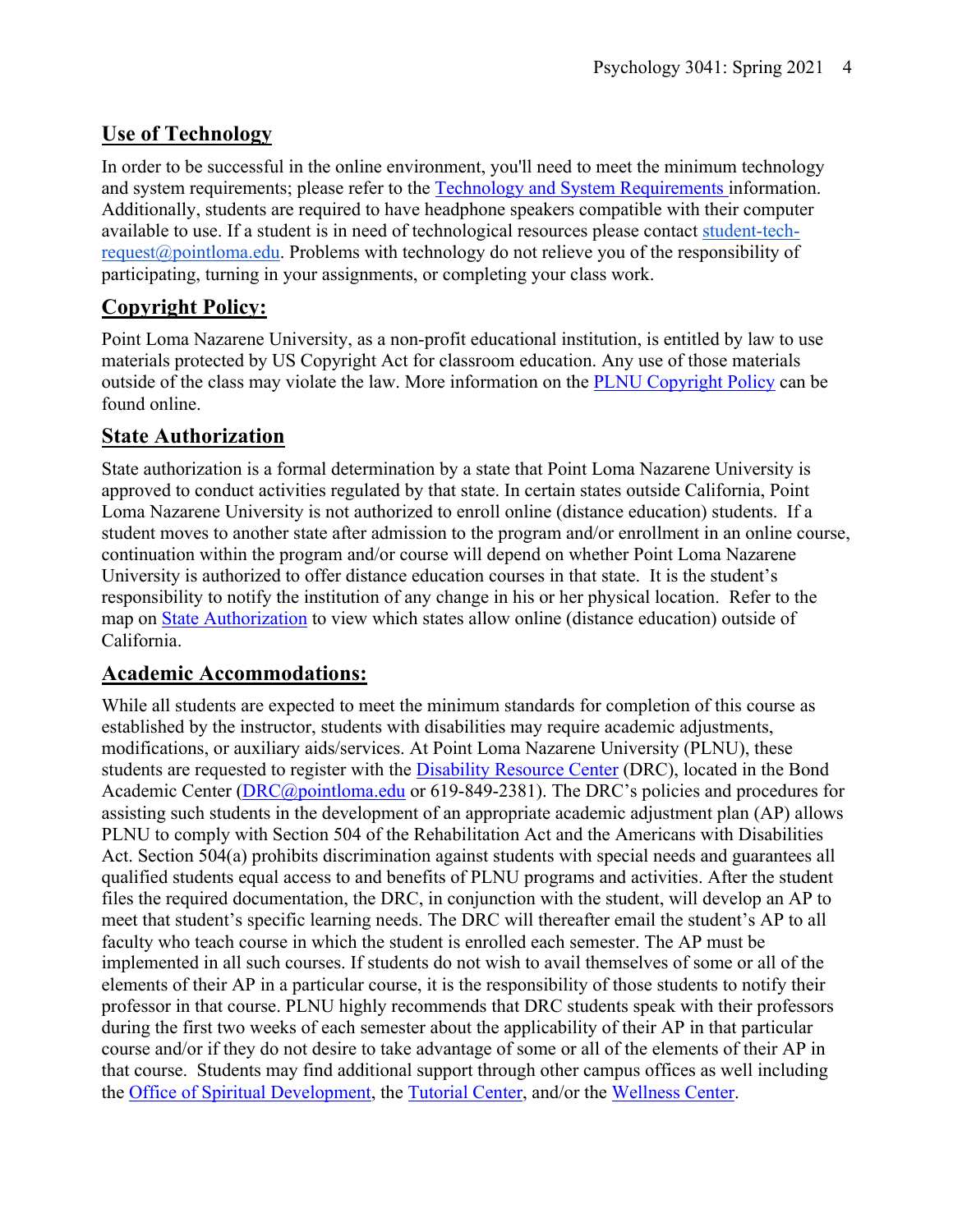## **Introductory Group Comments:**

The Psychology 1001 small groups are designed to allow first-year students the opportunity to create a community of love where they can find support and encouragement during what can be a very stressful transition to college. The actual format and content of each of these communities will vary depending on the personality makeup of the group. *The role of the Psychology 3041 facilitator is to facilitate the development of the community but not to do the work for their group.*

Perhaps the best way to acquire the skills to lead a group is the experience being in a group. For this reason, Psychology 3041 will give you the opportunity to have a "group experience" where you can discuss areas of your own personal development in the same way you hope your group members will. *As a result, this class will likely be one of the easiest and most difficult classes you have ever taken!*

Given this, our class time will focus on handling administrative issues, processing issues that arise in the first-year groups, and using the class time to create a "community of love" discussion group ourselves. This course will use a didactic format in the first few weeks, and then will switch to an experiential method. Students who are uncomfortable and unwilling to participate in both aspects of the class should drop at the beginning of the semester. In this practicum the learning experiences will come as you interact with others and experience the stages of group development.

People experience feelings, thoughts, and exhibit behaviors and problems for a variety of reasons (e.g., cultural, gender-related, childhood upbringing, spiritual history). Yet, all people are embedded in a matrix of social relationships. We are social beings that become persons through relationships, develop problems and idiosyncrasies in and through relationships, and learn, grow and develop strengths and resiliencies in relationships. *Perhaps the greatest task of the human person is to develop and maintain close meaningful relationships.*

We have probably all longed, at one time or another, to clarify a relationship, to be really honest about our positive and negative feelings toward someone. We have probably also desired to receive honest reciprocal feedback about how we affect each other. In society this open communication is rarely engaged in due to many rules about who can say what to whom, including fear of hurting others and losing friends. In many families there are "no talk" rules about certain subjects. In the social laboratory of this class group these kinds of *honest exchanges are not only allowed but encouraged*. You can learn an incredible amount about yourself and your self-in-relation by honest interpersonal exploration. This may not be easy and at times may actually be very stressful, but if you can understand and work out your relationships with the members of the group, it often has significant rewards that carryover to the outside world.

The way you can best help yourself and the group is to *be honest and direct about your feelings in the group at that moment* (in the here-and-now) especially feelings toward other group members and the professor. This is the core of the group! This is not a forced confessional as all individuals have different rates for developing trust and openness.

At first the group may seem strange and frustrating. You may develop feelings of annoyance with the professor wanting them to supply you with answers. I urge you not to give up on the process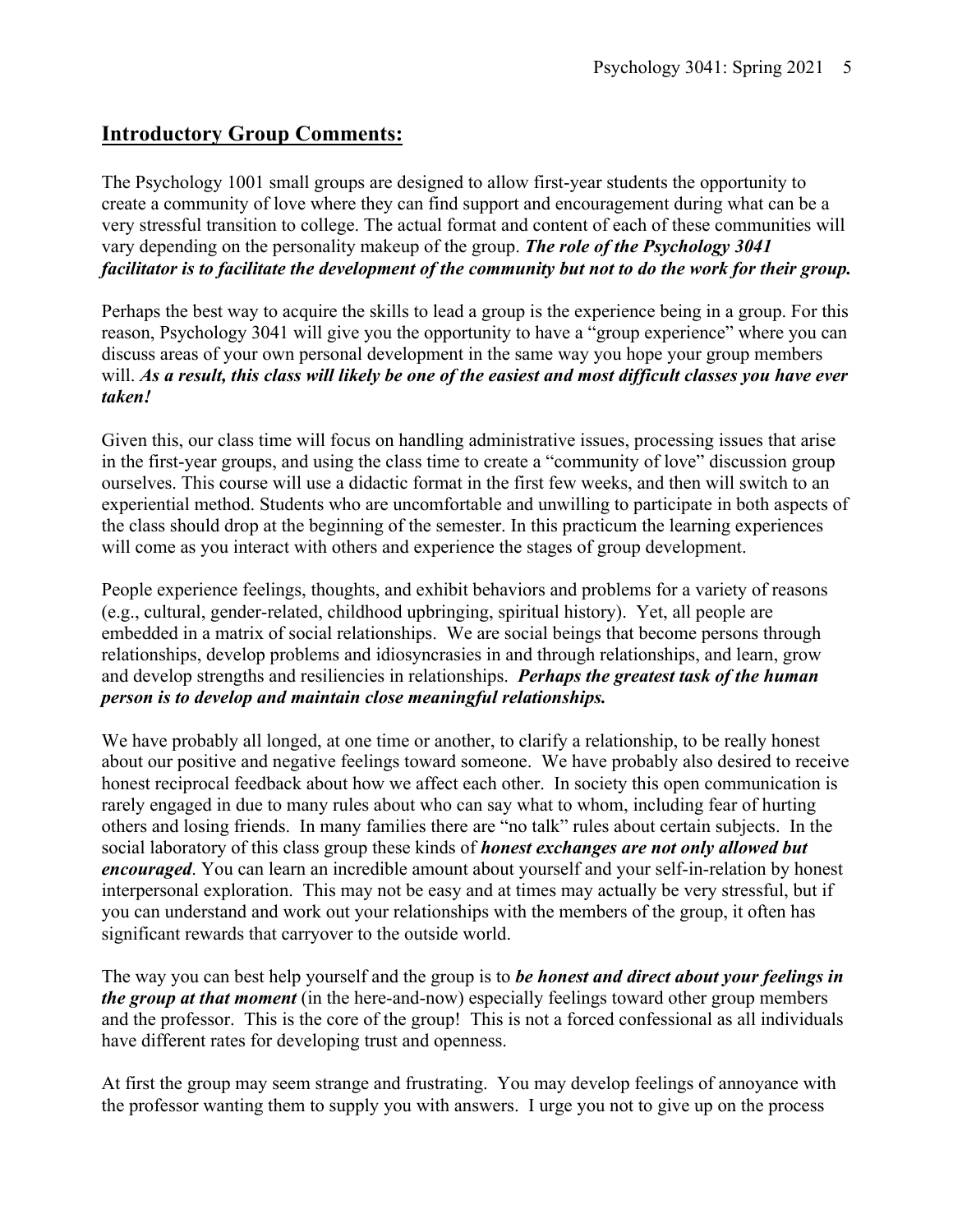too early. Help will come as you discuss your feelings and from other group members. Your two major tasks are to *discuss your thoughts and feelings about anything and everything that comes to mind* (especially as these relate to the other members of the group), and to *consistently attend and be on time.* My role is group facilitator. This is different from "professor" who supplies you with information which you passively receive. I will assist you to understand the group and yourself. I will not, however, do the work of the group. This can come only as you risk and strive to be genuine with your feelings and experiences and present with yourself.

Obviously, this group is a place to process what is happening in your own small groups, but you will only be really effective as a group facilitator if you understand yourself. By understanding yourself you can come to understand why you feel and do what you do in your own groups. At times you may also experience some confusion going from group facilitator (in 1001) to group member (in 3041). This is okay and something that we would simply encourage you to bring up during your our class sessions and to talk about within this context of community.

# **Group Privacy:**

It is essential that all members enter into a verbal contract of privacy (both in 1001 and 3041). This means that no one discusses anything that is spoken about in the group outside the group. The professor will also abide by this principle except in cases where consultation is needed or where he is required to report by law (e.g., child, elder, dependent adult, or spousal abuse, or risk to hurt self or others, or court orders). You may share your experience of group (what you are learning about groups and yourself) with others outside group but never disclose the names or experiences of other members. It is also best if group members not discuss the group together outside the group, but if you do, we ask that you take responsibility to discuss the salient aspects of the conversation inside the group.

## **Group Attendance and Participation:**

You are the group facilitator for your 1001 group. Due to the nature of this course there are no excuses for NOT meeting your group promptly and consistently at the appointed place. The only possible excused absence is if you are near death (I am not kidding). In the professional clinical world this would be equivalent to "standing up" your client who was there in need of your help. If you are not there at your small group everything falls apart. *Given this, you may receive a one-third grade reduction in this course, if you fail to facilitate any of your PSY1001 meetings without prior permission by the instructor.* In other words, if you had a B- and had an unexcused absence from your PSY1001 group time, you would receive a C+. Please talk to me immediately if you know you will miss a group session.

In addition, it is extremely important that you are regularly attending and participating in our class times. Without any individual group member present, the group dynamics change and your absence effects the overall wellbeing of the group. *Given this, you may also receive a one-third grade reduction in this course, if you fail to participate in 3 or more of our class sessions.*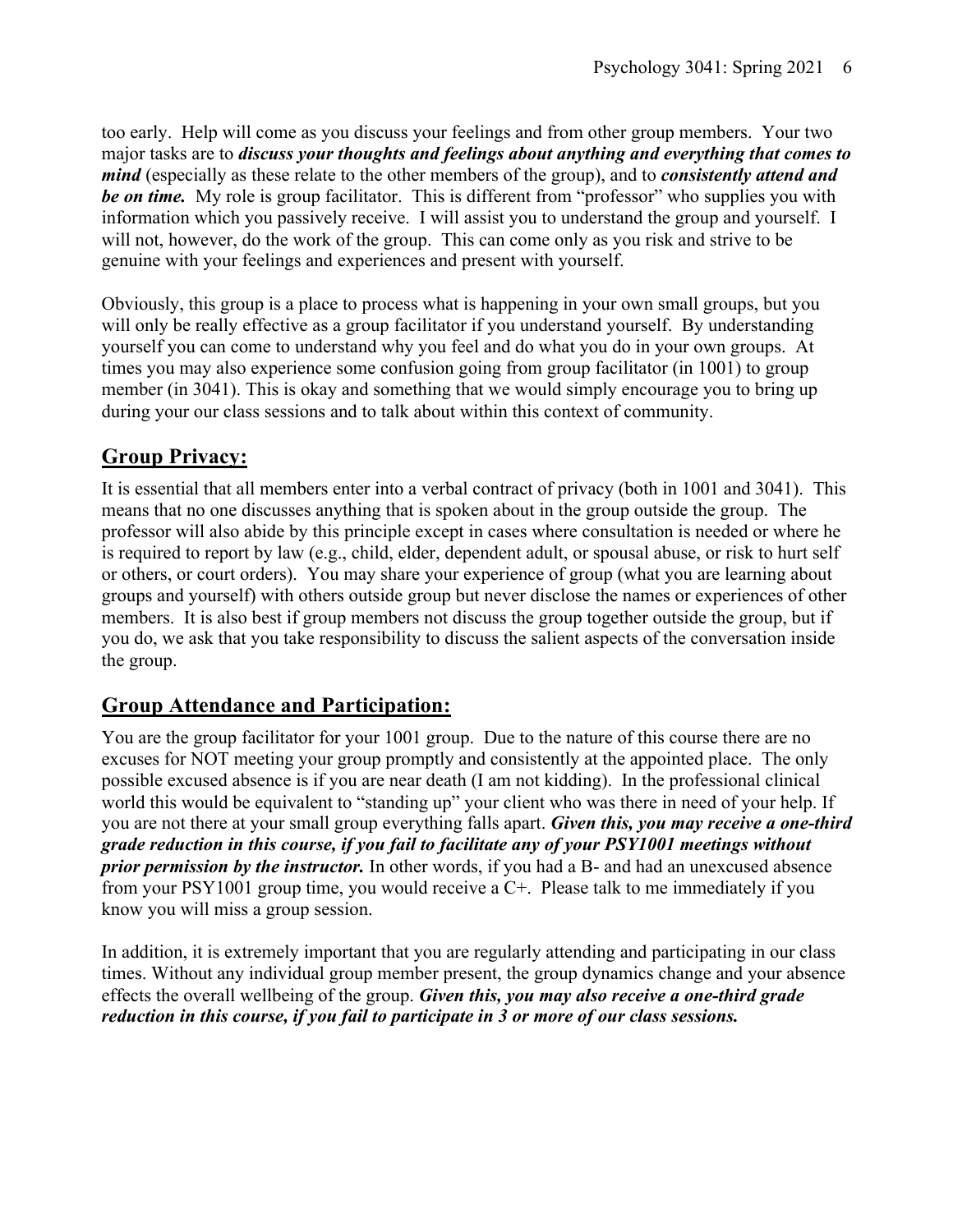# **Week 1 – Getting Your Small Group Started**

#### *Week 1 Overview*

This week we will review some initial strategies to get your group members talking, define the concept of a "community of Love", and discuss the purpose of the small groups.

## *Student Learning Outcomes*

- 1. Review and participate in "ice breaker" activities.
- 2. Discuss the purpose of the small groups.
- 3. Define the concept of a "community of Love" (based on Wesleyan theology).

## *Tasks*

1. Attend and participate in the following class discussions.

- 3/2 Class 1 Participation
- 3/4 Class 2 Participation
- 2. Facilitate your small group.

3. Enter small group member attendance and indicate completion of any relevant small group assignments.

#### *Required Readings and Associated Assignments*

Chen, M., & Rybak, C. J. (2004). *Group leadership skills –* 2nd edition. Belmont, CA: Brooks/Cole.

- 3/6– Quiz 1: Ch. 1 Theories and Assumptions
- 3/6 Reflection Assignment 1: Tips for Small Group Leaders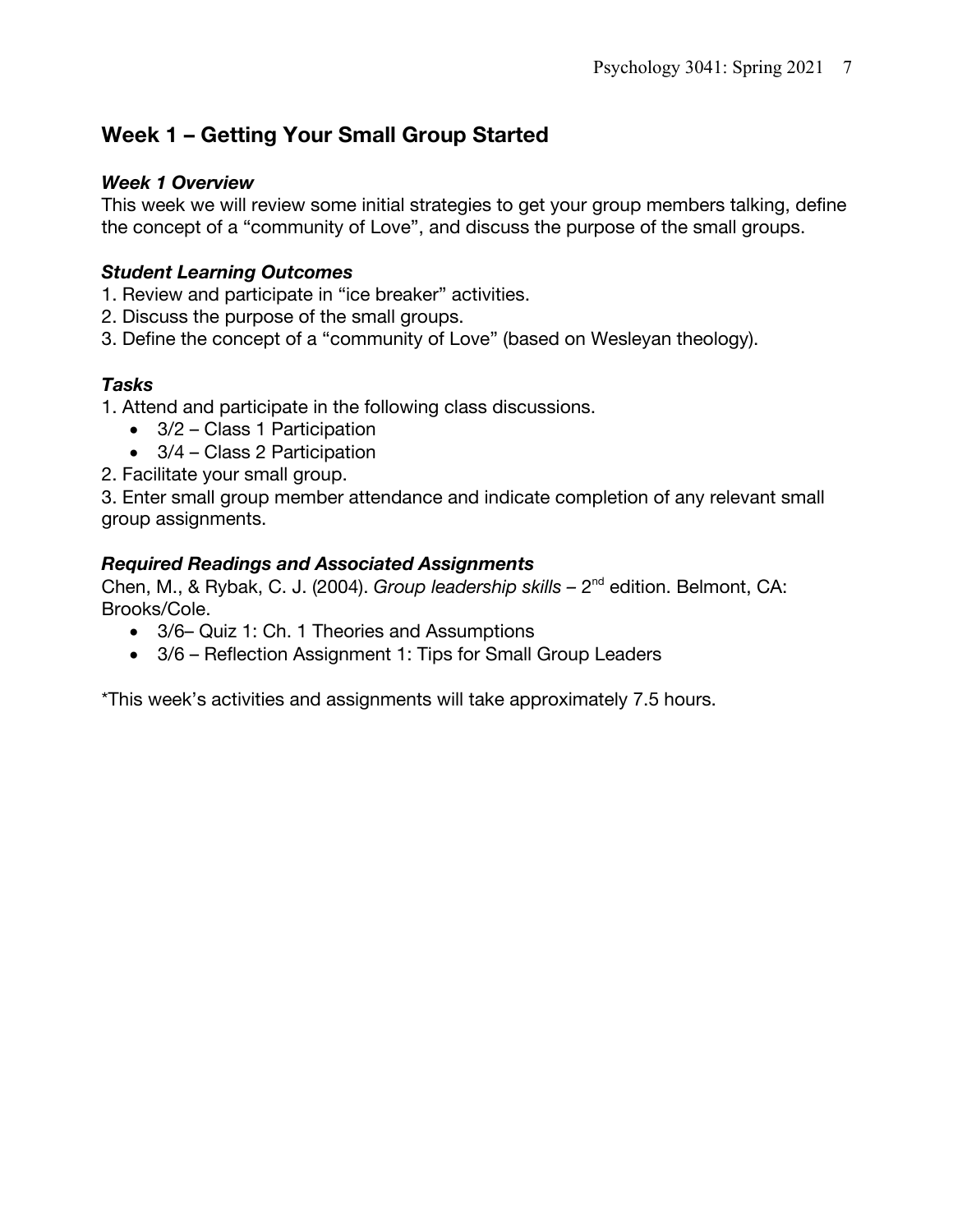# **Week 2 – Structuring Your Small Group**

#### *Week 2 Overview*

This week we will review the different types of groups and how these groups differ in terms of function, focus, and structure. In addition, we will discuss the key characteristics of a support group and how to structure group discussion times.

### *Student Learning Outcomes*

1. Review the different types of groups and how these groups differ in terms of function, focus, and structure.

3. Identify the key characteristics of a support group.

4. Discuss how to structure group discussion times.

## *Tasks*

1. Attend and participate in the following class discussions.

- 3/9 Class 3 Participation
- 3/11 Class 4 Participation
- 2. Facilitate your small group.

3. Enter small group member attendance and indicate completion of any relevant small group assignments.

#### *Required Readings and Associated Assignments*

Chen, M., & Rybak, C. J. (2004). *Group leadership skills –* 2nd edition. Belmont, CA: Brooks/Cole.

- 3/13 Quiz 2: Ch. 2 On Becoming a Group Leader
- 3/13 Reflection Assignment 2: First Impressions of Your Small Group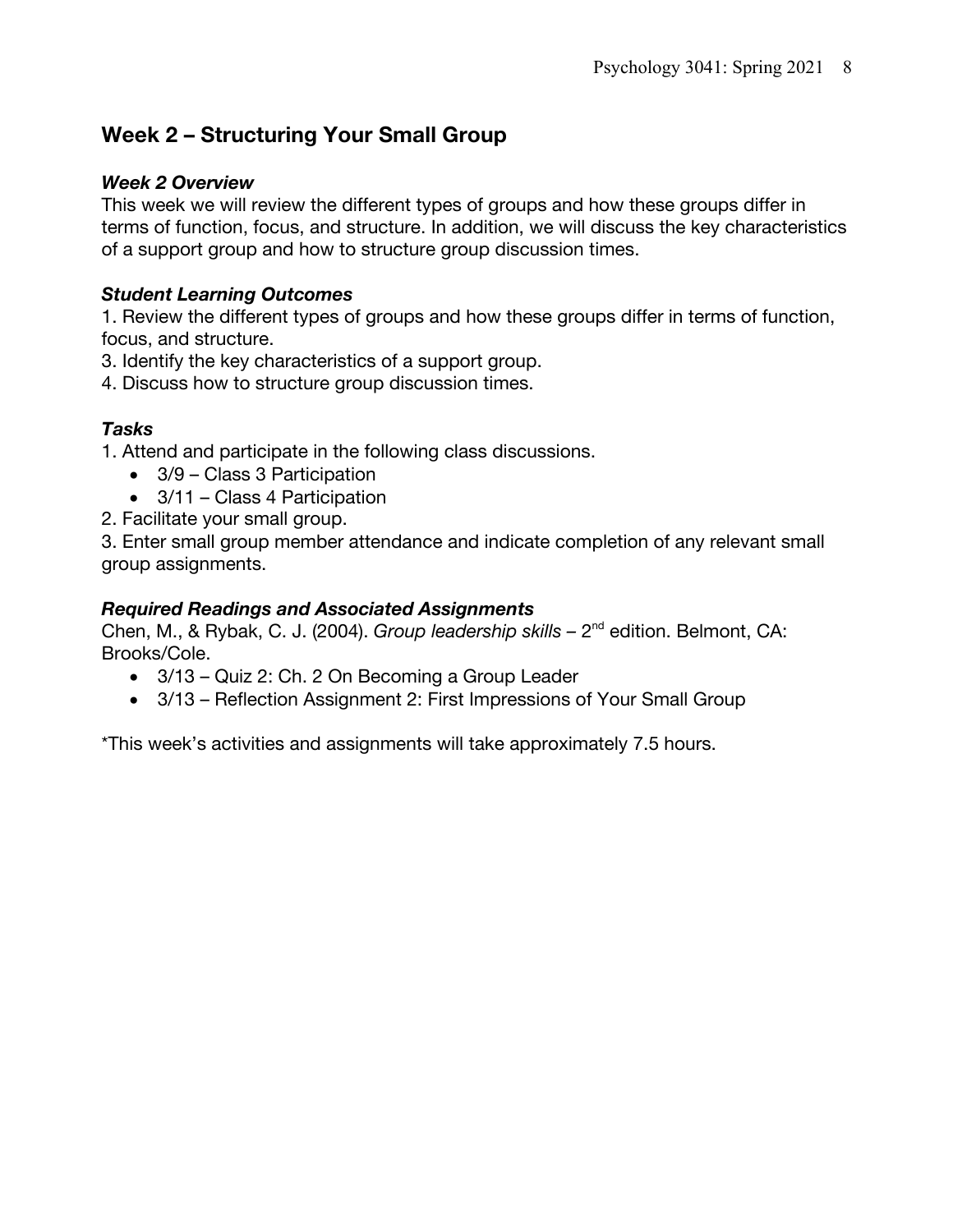# **Week 3 – The Role of the Group Facilitator**

#### *Week 3 Overview*

This week we discuss the role of the group facilitator and the key tasks of the group facilitator including the importance of "checking-in" with all group members.

## *Student Learning Outcomes*

1. Reflect on the importance of "checking-in" with all group members and methods for "checking in" within a small group format.

2. Review examples of ground rules and the role of the group facilitator in shaping norms for the small group.

3. Discuss the pros and cons to vulnerability and the importance of sensitivity to individual differences with regard to vulnerability.

## *Tasks*

1. Attend and participate in the following class discussions.

- 3/16 Class 5 Participation
- 3/18 Class 6 Participation
- 2. Facilitate your small group.

3. Enter small group member attendance and indicate completion of any relevant small group assignments.

#### *Required Readings and Associated Assignments*

Chen, M., & Rybak, C. J. (2004). *Group leadership skills –* 2nd edition. Belmont, CA: Brooks/Cole.

- 3/20 Quiz 3: Ch.3 Types of Groups and How to Start One from Scratch
- 3/20 Reflection Assignment 3: Boundaries, Privacy, and Self-Disclosure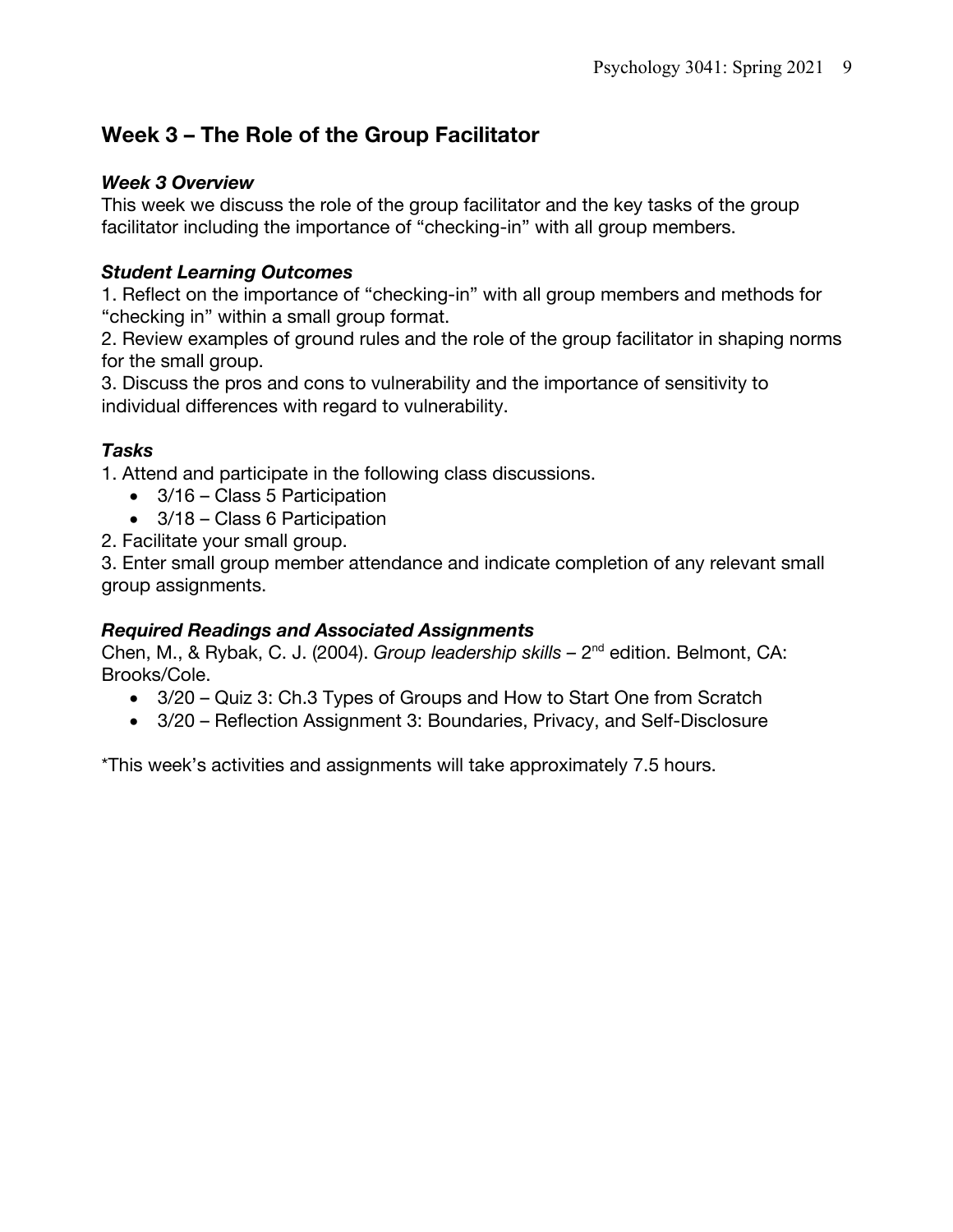# **Week 4 – Small Group Dilemmas**

#### *Week 4 Overview*

This week we will discuss several small group dilemmas and how to effectively manage these challenging situations.

### *Student Learning Outcomes*

- 1. Identify any issues and/or challenges that have come up in the small groups.
- 2. Review several challenging scenario vignettes.
- 3. Discuss how to effectively manage challenging situations.

## *Tasks*

- 1. Attend and participate in the following class discussions.
	- 3/23 Class 7 Participation
	- 3/25 Class 8 Participation
- 2. Facilitate your small group.

3. Enter small group member attendance and indicate completion of any relevant small group assignments.

#### *Required Readings and Associated Assignments*

Chen, M., & Rybak, C. J. (2004). *Group leadership skills –* 2nd edition. Belmont, CA: Brooks/Cole.

- 3/27 Quiz 4: Ch. 4 Fundamental Skills for Group Facilitation and Intervention
- 3/27 Reflection Assignment 4: Interpersonal Perceptions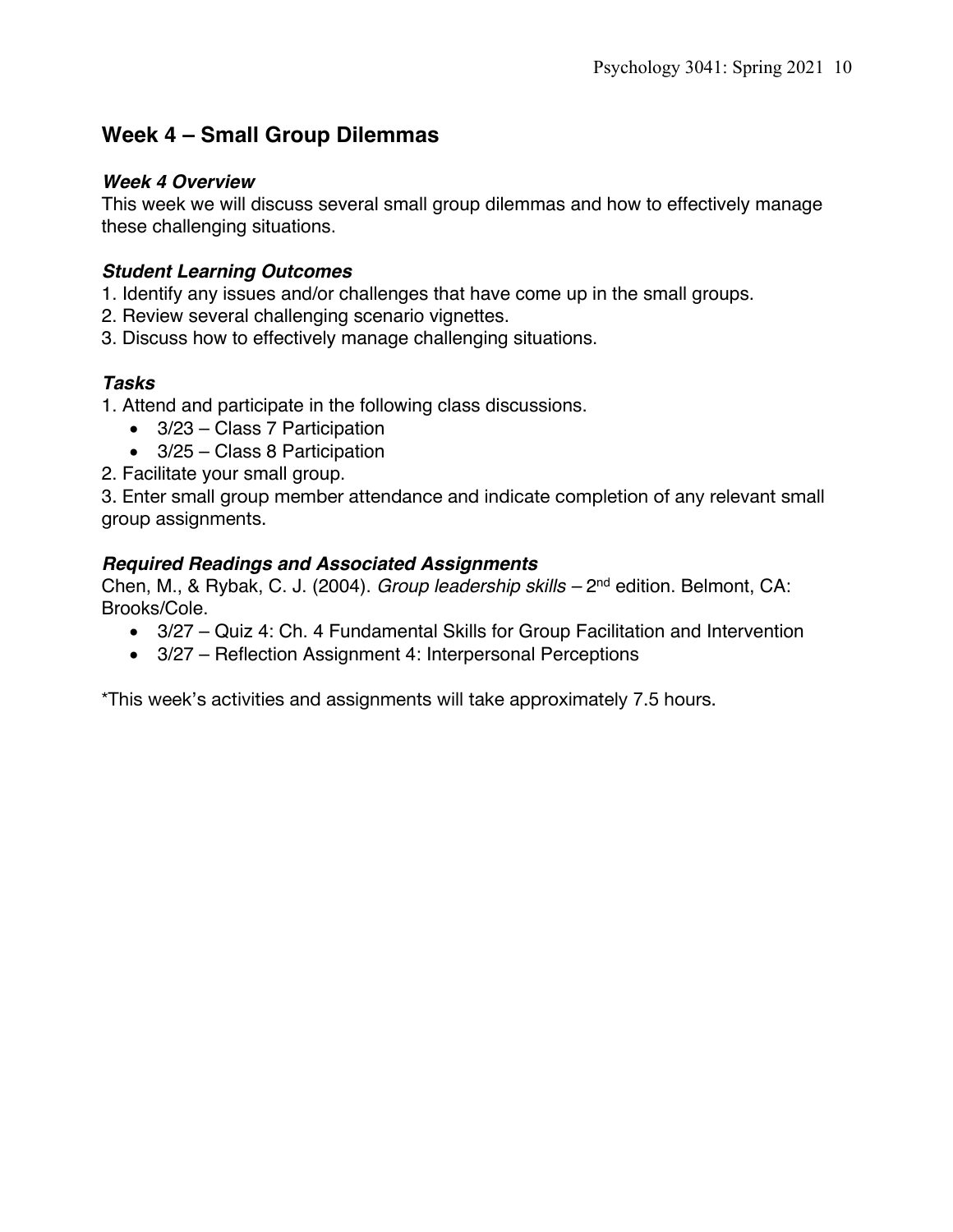# **Week 5 – The Stages of Group Development**

#### *Week 5 Overview*

This week we will review the stages of group development and discuss the role of perceptions in the interpersonal process of group.

### *Student Learning Outcomes*

- 1. Review the stages of group development.
- 2. Discuss the role of perceptions in the interpersonal process of group.
- 3. Process experiences of being misperceived.

## *Tasks*

1. Attend and participate in the following class discussions.

- 3/30 Class 9 Participation
- 4/1 Class 10 Participation
- 2. Facilitate your small group.

3. Enter small group member attendance and indicate completion of any relevant small group assignments.

#### *Required Readings and Associated Assignments*

Chen, M., & Rybak, C. J. (2004). *Group leadership skills –* 2nd edition. Belmont, CA: Brooks/Cole.

- 4/3 Quiz 5: Ch.5 The First Session and the Forming Stage
- 4/3 Reflection Assignment 5: Interpersonal Patterns and Responses to Conflict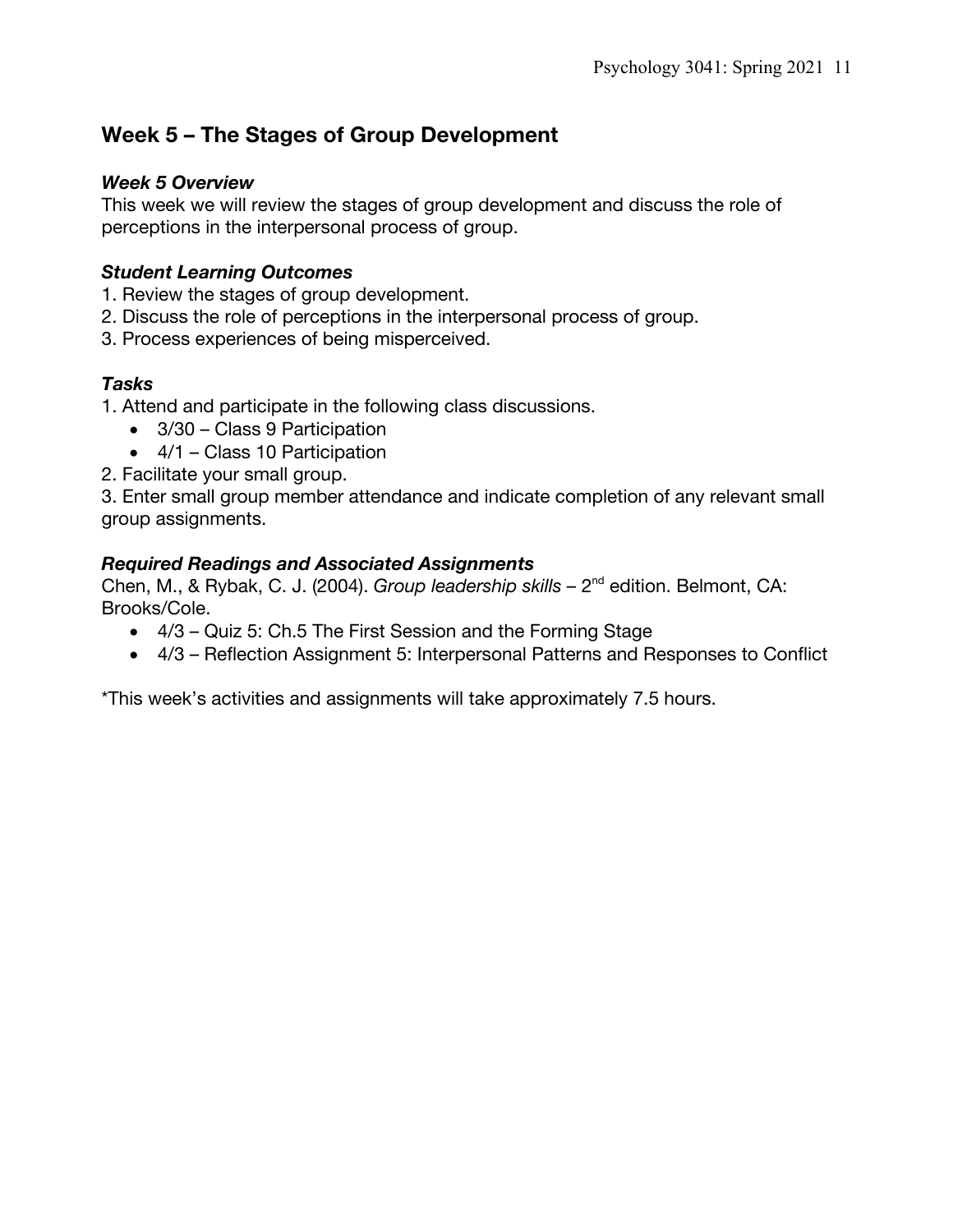# **Week 6 – Interpersonal Patterns and Responses to Conflict**

#### *Week 6 Overview*

This week we will review the different interpersonal responses to self-disclosure. In addition, we will discuss the pros/cons to interpersonal feedback and how people respond differently to conflict.

#### *Student Learning Outcomes*

1. Review the different interpersonal responses to self-disclosure.

2. Discuss the pros/cons to interpersonal feedback and how people respond differently to conflict.

#### *Tasks*

1. Attend and participate in the following class discussions.

- 4/6 Class 11 Participation
- 4/8 Class 12 Participation

2. Facilitate your small group.

3. Enter small group member attendance and indicate completion of any relevant small group assignments.

#### *Required Readings and Associated Assignments*

Chen, M., & Rybak, C. J. (2004). *Group leadership skills –* 2nd edition. Belmont, CA: Brooks/Cole.

- 4/10 Quiz 6: Ch. 9 Working with Unspoken Tension and Open Conflict
- 4/10 Reflection Assignment 6: Transference and Countertransference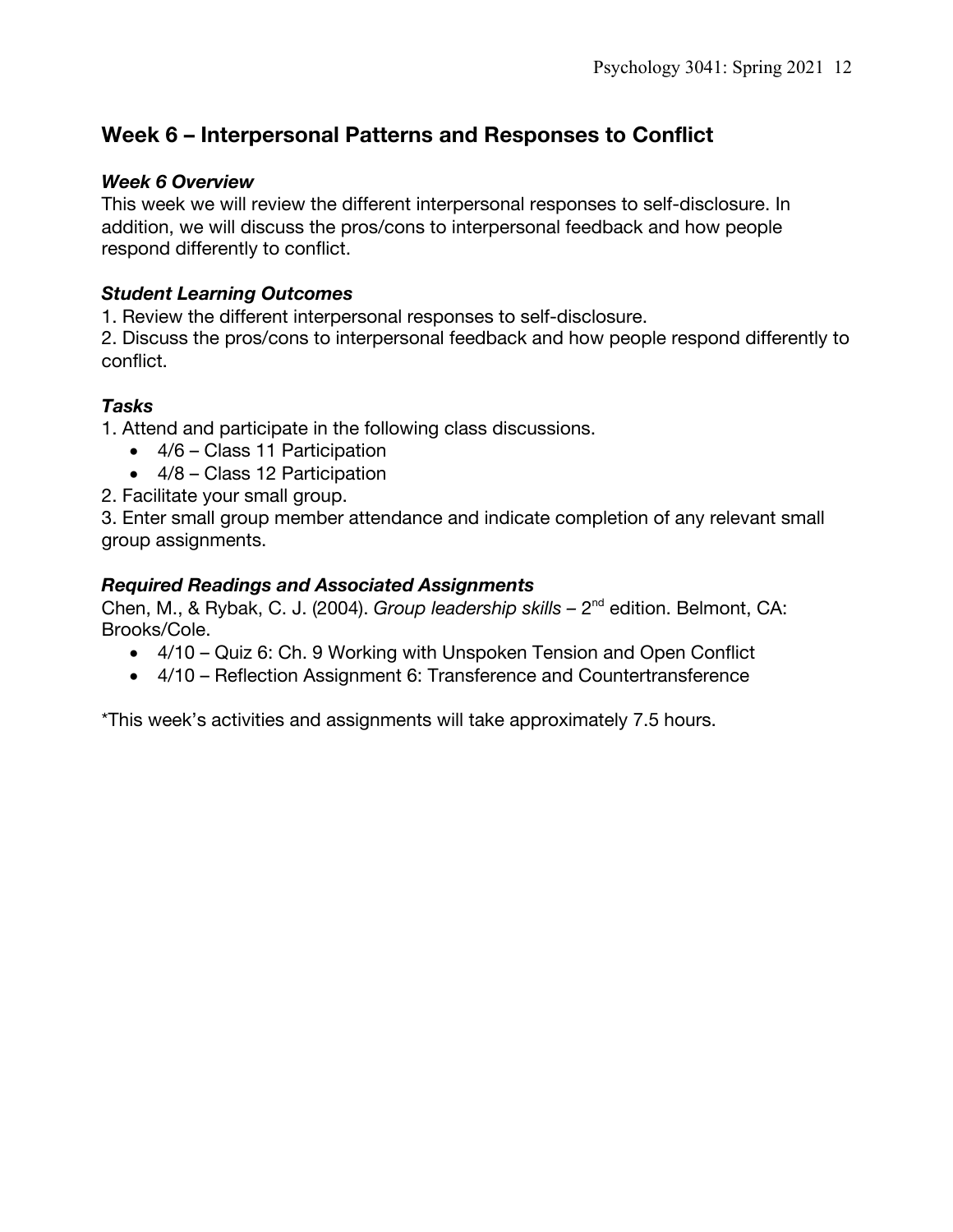## **Week 7 – Transference and Countertransference**

#### *Week 7 Overview*

This week we will review the concepts of transference and countertransference, discuss examples of transference and countertransference, and identify strategies to effectively manage transference and countertransference in the group context. In addition, we will discuss the importance for a group facilitator to be able to set compassionate boundaries.

#### *Student Learning Outcomes*

- 1. Review the concepts of transference and countertransference.
- 2. Identify strategies to effectively manage transference and countertransference.

#### *Tasks*

- 1. Attend and participate in the following class discussions.
	- 4/13 Class 13 Participation
	- 4/15 Class 14 Participation
- 2. Facilitate your small group.

3. Enter small group member attendance and indicate completion of any relevant small group assignments.

#### *Required Readings and Associated Assignments*

• 4/17 – Data Entry: Mid-Semester Check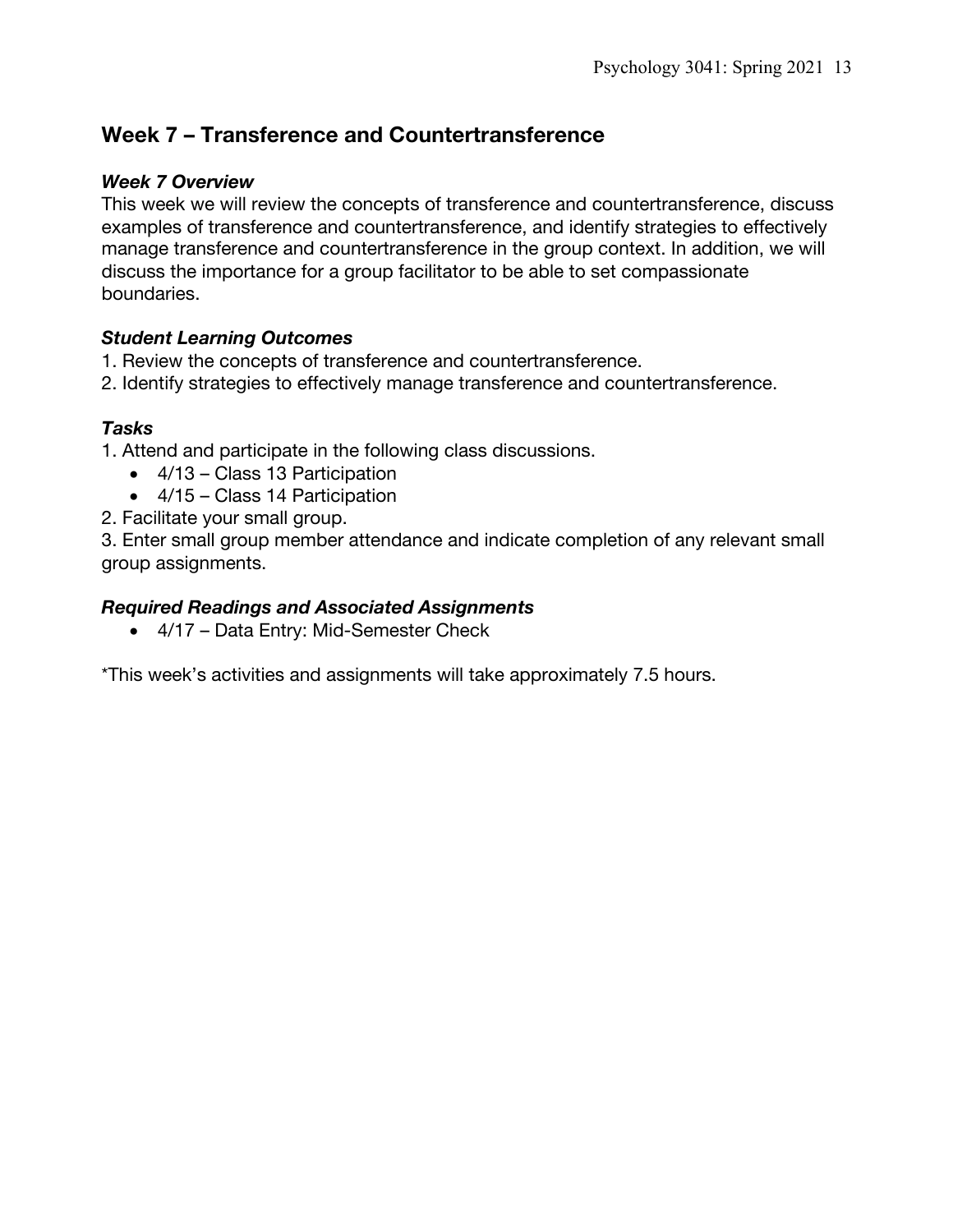# **Week 8 – Self-Disclosure and Sharing Your Story**

#### *Week 8 Overview*

This week we will discuss the different types of self-disclosure and the different ways to share your story.

### *Student Learning Outcomes*

- 1. Review the different types of self-disclosure.
- 2. Process the pros/cons to the different types of self-disclosure.
- 3. Discuss the different methods of sharing your story.

## *Tasks*

- 1. Attend and participate in the following class discussions.
	- 4/20 Class 15 Participation
	- 4/22 Class 16 Participation
- 2. Facilitate your small group.

3. Enter small group member attendance and indicate completion of any relevant small group assignments.

#### *Required Readings and Associated Assignments*

• 4/24 – Paper 1: Group Perceptions Paper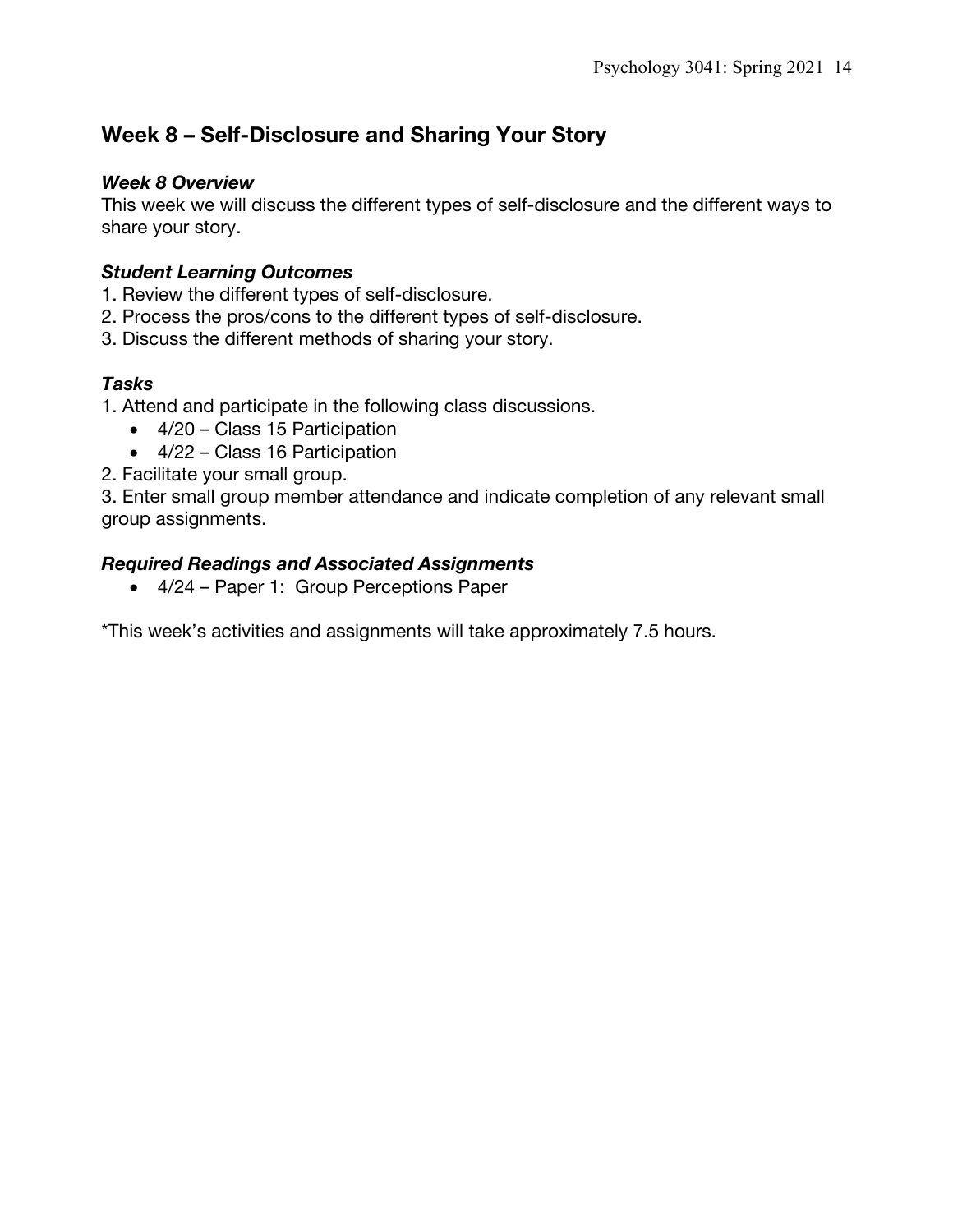# **Week 9 – Group Perceptions, Group Roles, and the Group Process**

#### *Week 9 Overview*

This week we will review the different roles group members may play within the group, discuss ways of providing interpersonal feedback, and process the importance of communicating across individual differences within the group process.

#### *Student Learning Outcomes*

1. Review the different roles group members may play within the group.

2. Discuss ways of providing interpersonal feedback.

3. Process the importance of communicating across individual differences within the group process.

#### *Tasks*

1. Attend and participate in the following class discussions.

- 4/27 Class 17 Participation
- 4/29 Class 18 Participation
- 2. Facilitate your small group.

3. Enter small group member attendance and indicate completion of any relevant small group assignments.

#### *Required Readings and Associated Assignments*

Chen, M., & Rybak, C. J. (2004). *Group leadership skills –* 2nd edition. Belmont, CA: Brooks/Cole.

- 5/1 Quiz 7: Ch. 10 Taking Risks in Communication
- 5/1 Reflection Assignment 7: Sharing Your Story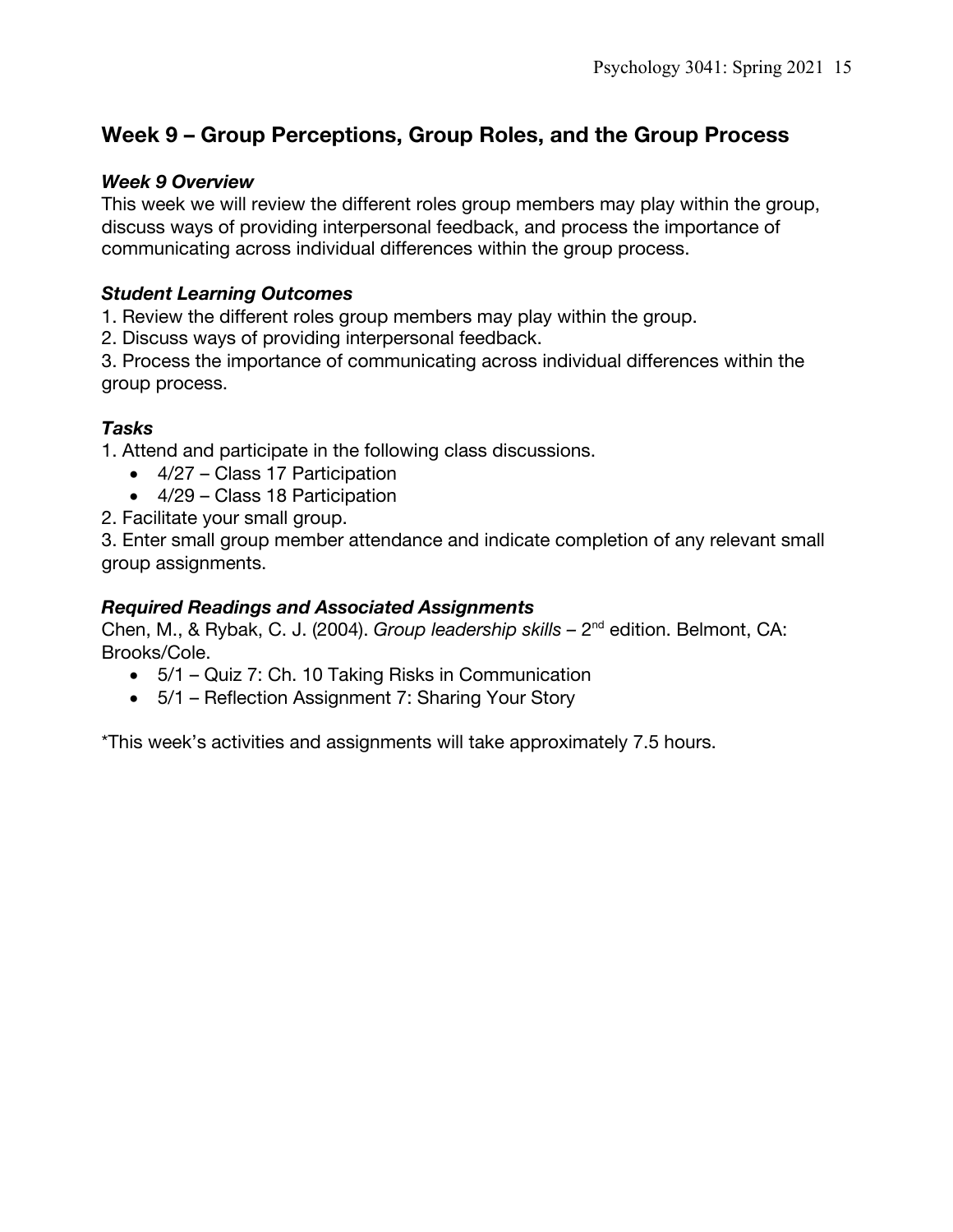# **Week 10 – Group Perceptions, Group Roles, and the Group Process**

#### *Week 10 Overview*

This week we will continue to review the different roles group members may play within the group, continue to discuss ways of providing interpersonal feedback, and continue to process the importance of communicating across individual differences within the group process.

#### *Student Learning Outcomes*

1. Review the different roles group members may play within the group.

2. Discuss ways of providing interpersonal feedback.

3. Process the importance of communicating across individual differences within the group process.

#### *Tasks*

1. Attend and participate in the following class discussions.

- 5/4 Class 19 Participation
- 5/6 Class 20 Participation
- 2. Facilitate your small group.

3. Enter small group member attendance and indicate completion of any relevant small group assignments.

#### *Required Readings and Associated Assignments*

Chen, M., & Rybak, C. J. (2004). *Group leadership skills –* 2nd edition. Belmont, CA: Brooks/Cole.

- 5/8 Quiz 8: Ch. 11 Advanced Steps into the Here-and-Now
- 5/8 Reflection Assignment 8: Gifts and Growth Areas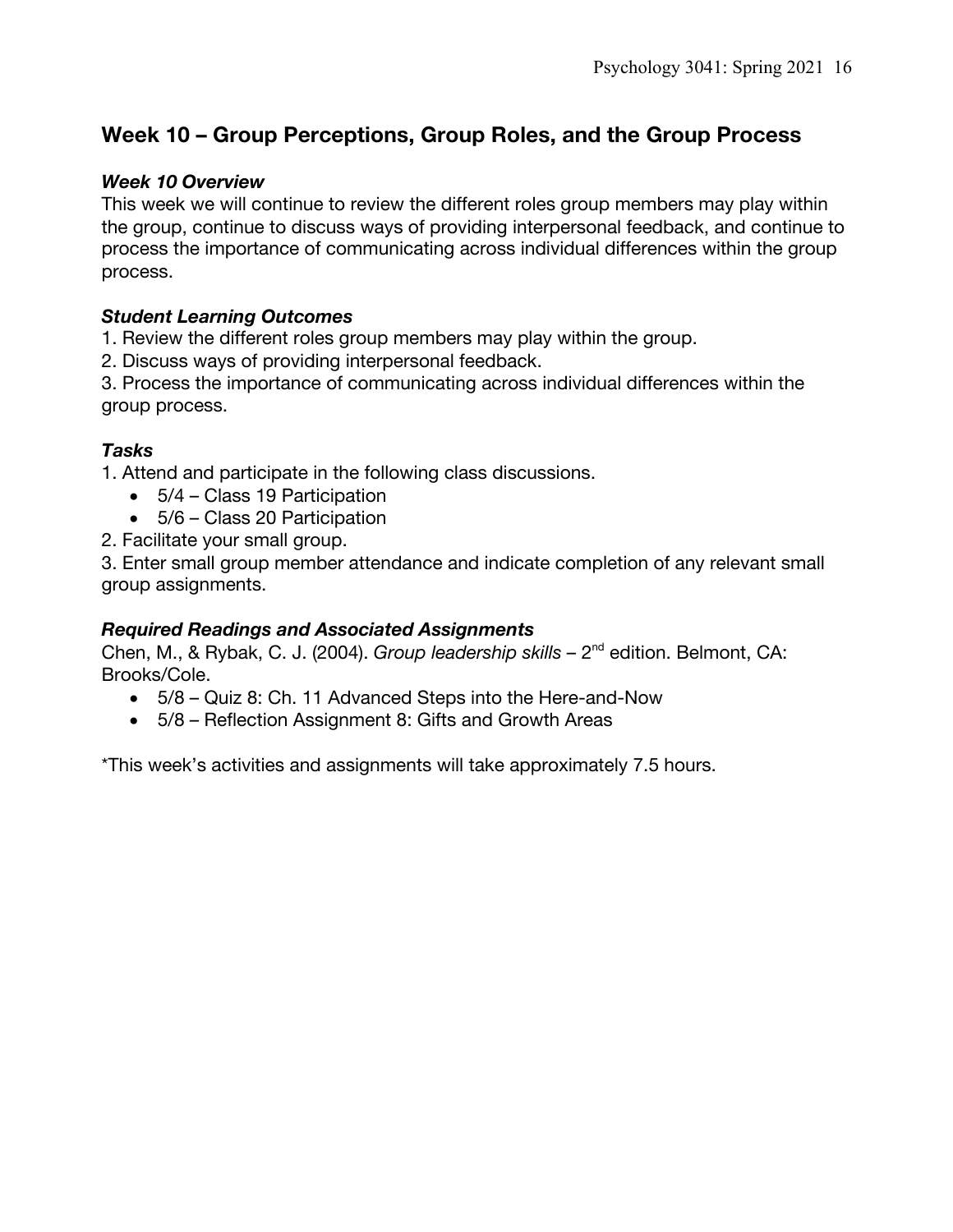# **Week 11 – Insight and Interpersonal Learning within the Group Context**

#### *Week 11 Overview*

This week we will discuss the importance of insight and interpersonal learning within the context of a support group. In addition, we will share some the insights gained through the experience of facilitating a small group this semester, including a personal reflection on strengths and growth areas.

#### *Student Learning Outcomes*

1. Discuss the importance of building insight within the context of a support group.

2. Process some of the insights gained though the experience of facilitating a small group this semester.

3. Share personal strengths and growth areas as a group facilitator.

#### *Tasks*

1. Attend and participate in the following class discussions.

- 5/11 Class 21 Participation
- 5/13 Class 22 Participation
- 2. Facilitate your small group.

3. Enter small group member attendance and indicate completion of any relevant small group assignments.

#### *Required Readings and Associated Assignments*

Chen, M., & Rybak, C. J. (2004). *Group leadership skills –* 2nd edition. Belmont, CA: Brooks/Cole.

- 5/15 Quiz 9: Ch. 12 Process Illumination
- 5/15 Reflection Assignment 9: Letter to a New Leader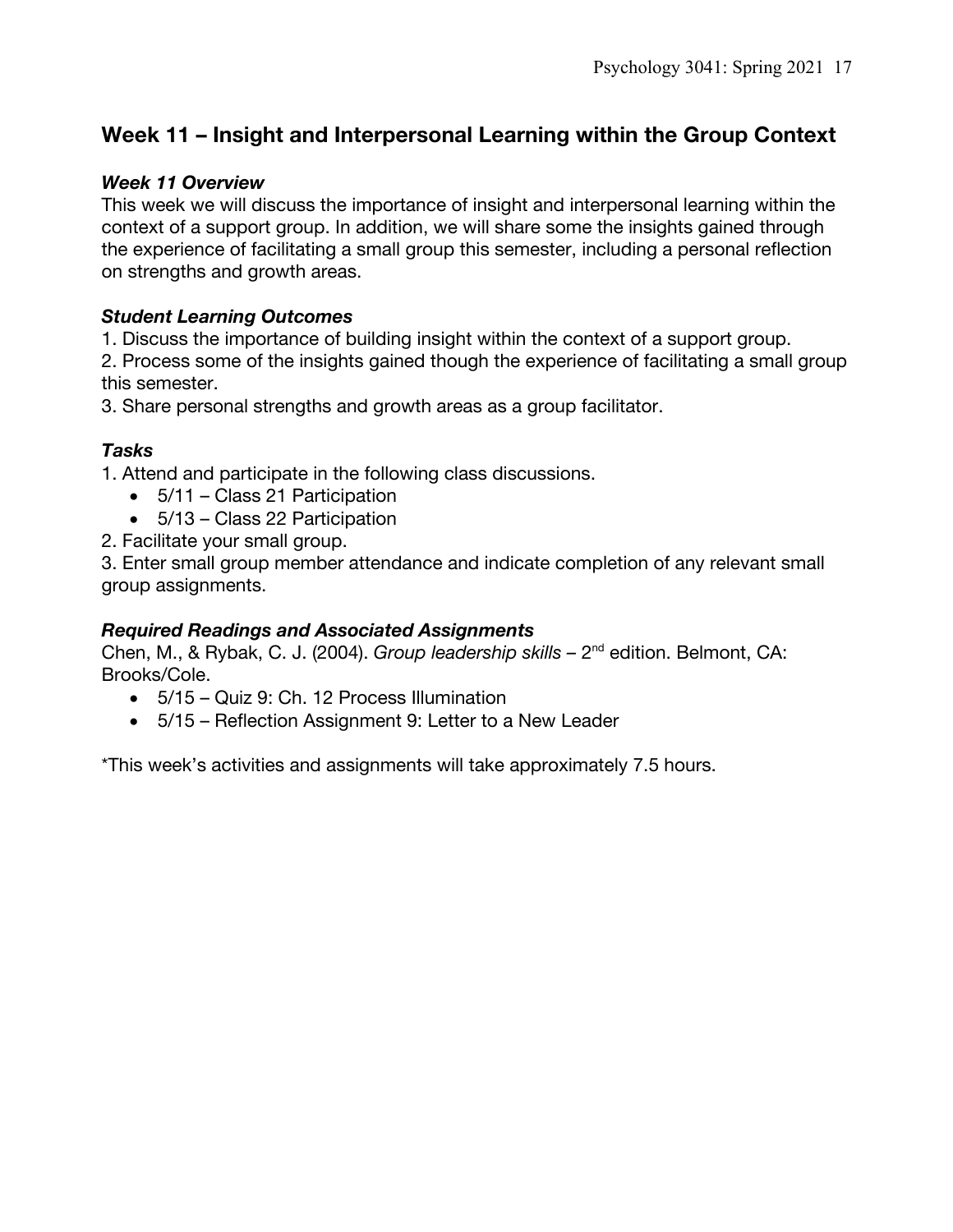# **Week 12 – Ending Your Small Group**

#### *Week 12 Overview*

This week we will discuss the importance of ending your group well and the key skills required for providing closure to your group time.

## *Student Learning Outcomes*

- 1. Discuss the importance of closure within the group process.
- 2. Review the different strategies for concluding the group time.
- 3. Process thoughts and feelings about ending your small group time.

## *Tasks*

- 1. Attend and participate in the following class discussions.
	- 5/18 Class 23 Participation
	- 5/20 Class 24 Participation
- 2. Facilitate your small group.

3. Enter small group member attendance and indicate completion of any relevant small group assignments.

#### *Required Readings and Associated Assignments*

Chen, M., & Rybak, C. J. (2004). *Group leadership skills –* 2nd edition. Belmont, CA: Brooks/Cole.

- 5/22 Quiz 10: Ch 14 Skills of Termination: Completing the Cycle
- 5/22 Reflection Assignment 10: Saying Goodbye to Your Small Group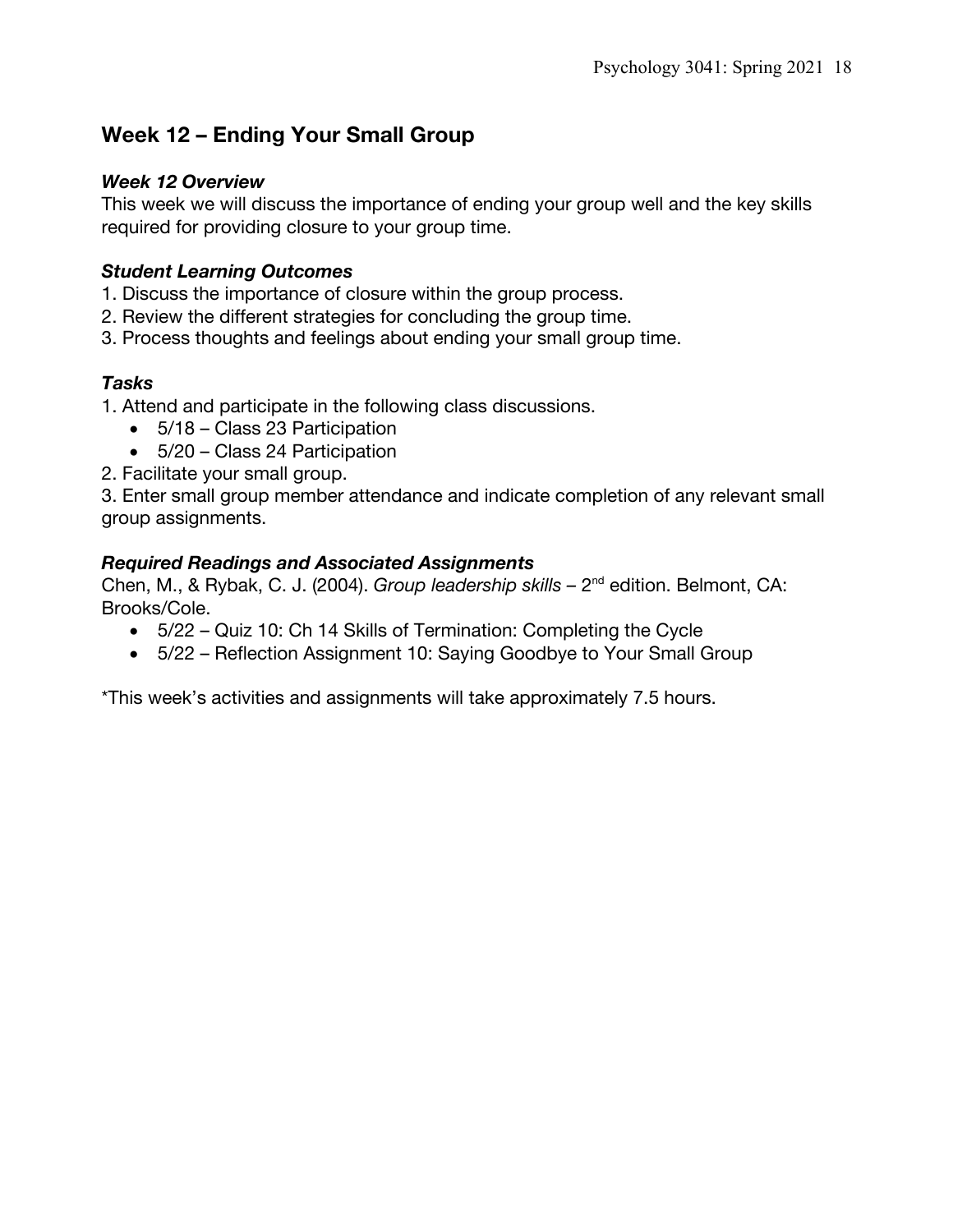# **Week 13 – Ending Our Small Group**

#### *Week 13 Overview*

This week we will begin our process of ending our group time. In particular, we will begin to process individual differences in terms of saying goodbye, feelings about our group time ending, and the lessons learned through this experience.

#### *Student Learning Outcomes*

1. Process individual differences with regard to saying goodbye.

- 2. Discuss feelings about ending our group time.
- 3. Reflect on lessons learned through this experience.

#### *Tasks*

1. Attend and participate in the following class discussions.

- 5/25 Class 25 Participation
- 5/27 Class 26 Participation

2. Facilitate your small group.

3. Enter small group member attendance and indicate completion of any relevant small group assignments.

#### *Required Readings and Associated Assignments*

Chen, M., & Rybak, C. J. (2004). *Group leadership skills –* 2nd edition. Belmont, CA: Brooks/Cole.

- 5/29 Quiz 11: Ch. 7 Leading Semi-structured Groups
- 5/29 Reflection Assignment 11: Saying Goodbye to Our Small Group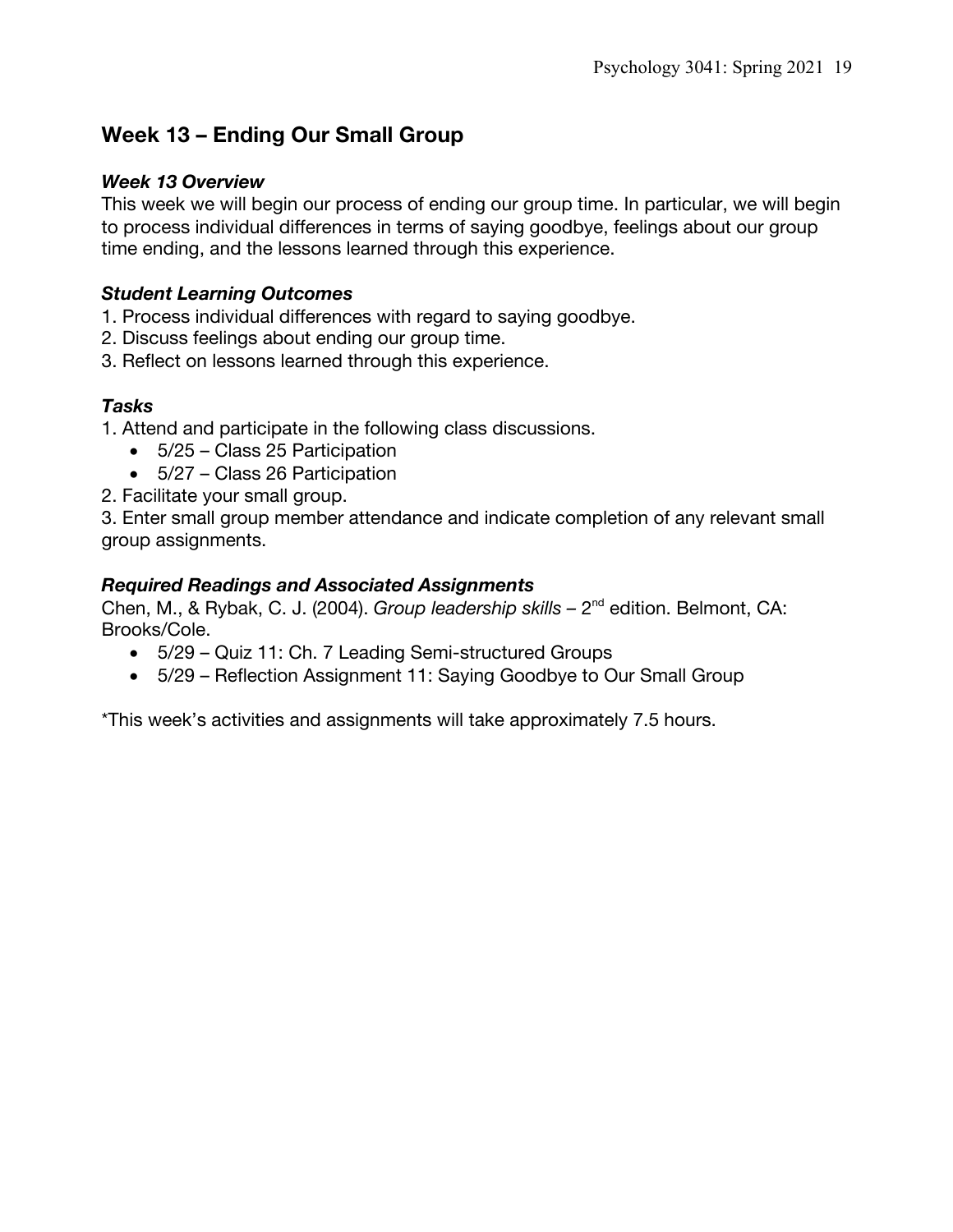# **Week 14 – Conclusion to Group Counseling**

#### *Week 14*

This week students will be given the opportunity to share what they have learned from one another and practice saying goodbye within the group context.

### *Student Learning Outcomes*

- 1. Share interpersonal learning.
- 2. Practice saying goodbye within the group context.

#### *Tasks*

1. Attend and participate in the following class discussions.

- 6/1 Class 27 Participation
- 6/3 Class 28 Participation
- 2. Facilitate your small group.

3. Enter small group member attendance and indicate completion of any relevant small group assignments.

#### *Required Readings and Associated Assignments*

• 6/5 – Data Entry: Final Check